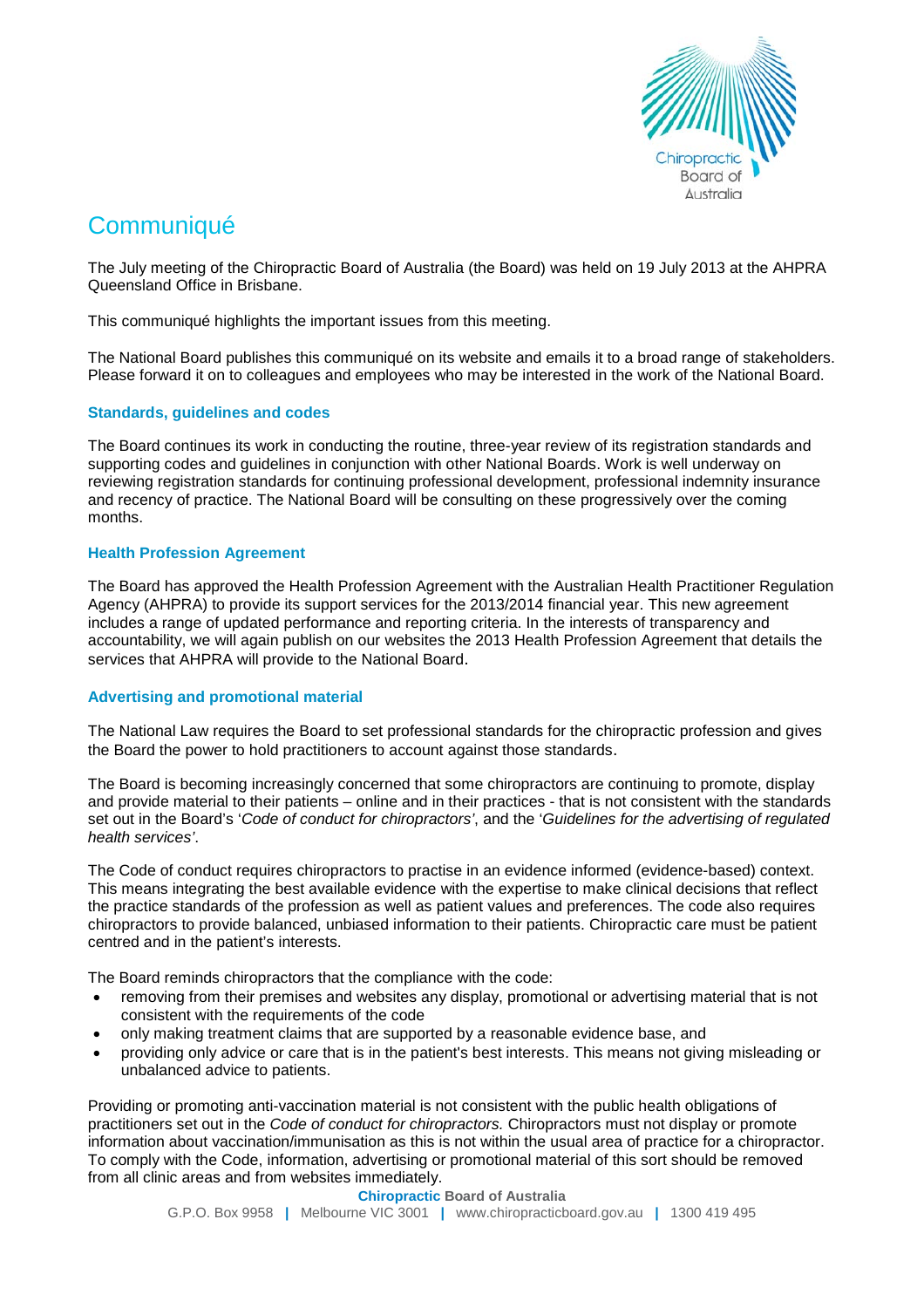The role of the Chiropractic Board of Australia is to protect the public and the Board urges anyone with any concerns about the activities of individual registered chiropractors to bring these to the Board.

#### **Continuing Professional Development: update on audit of approved courses**

In October 2010, the Board allocated responsibility for assessing and approving CPD courses to two external assessing authorities: the Chiropractors' Association of Australia (National) Limited (CAAN) and the Chiropractic and Osteopathic College of Australasia (COCA). The Board assigned this role to the associations as they were previously approved to do so by the Commonwealth Department of Veterans' Affairs.

The Board approved the criteria that CAAN and COCA use to assess formal learning activities, to establish a consistent and robust assessment framework. These aim to ensure that CPD activities "contribute to the maintenance and development of clinical competencies … and clinical practice with the expectation that these activities will contribute to minimising risk, improving patient safety and health outcomes."

CPD is designed to maintain currency of knowledge and skills relating to practise of the profession. Before the introduction of the National Scheme, participating in CPD was not routine practice across the profession. The National Scheme now requires all practitioners to participate in CPD. In developing criteria for external bodies to use to assess CPD courses, the Board aimed to link CPD to the regulatory standards framework.

The National Board is currently auditing CPD activities that have been approved by the professional associations for formal learning hours. This audit, which is ongoing, has revealed a small number of courses that were not consistent with the professional standards set by the National Board. The Board has removed these programs from its list of approved programs, until they have been revised to be consistent with the National Board's standards.

The audit of CPD programs is ongoing. The National Board appreciates the support and co-operation of COCA and the CAA for assessing CPD activities to ensure consistency with the Board's standards, as part of this audit.

As part of its routine, three-year review of the CPD registration standard and accompanying guidelines, the Board will review and clarify the criteria used to assess formal learning activities. The Board looks forward to feedback from the profession and the community when these are published for consultation later in 2013.

#### **Audit of Registration Standards**

The National Law requires practitioners to meet registration standards set by the Board, and to declare their compliance with these standards when they renew their registration each year. The Board has been working with AHPRA since late 2012, to develop a process to audit practitioner compliance with the Board's registration standards for CPD, recency of practice, professional indemnity insurance and criminal history.

The Board has now received the final report of the recent pilot audit of compliance with the Board's registration standards.

Overall, 87% of practitioners who participated in the audit were found to have met the Board's standards. A few practitioners chose to withdraw their registration and the balance of practitioners who were found on audit to have not complied with the standards were referred to the National Board. In protecting the public, the Board has the power to decide if these practitioners' registration should be limited in some way, to require the practitioner to give an undertaking to do or to not do something in relation to their practice, or to refer the practitioner to a disciplinary pathway under Part 8 of the National Law. A report of the audit will be published on **AHPRA's website** in the near future.

The National Board is very pleased with the outcome of this audit process and has agreed for a regular random audit of chiropractor's compliance with the National Board's registration standards to take place.